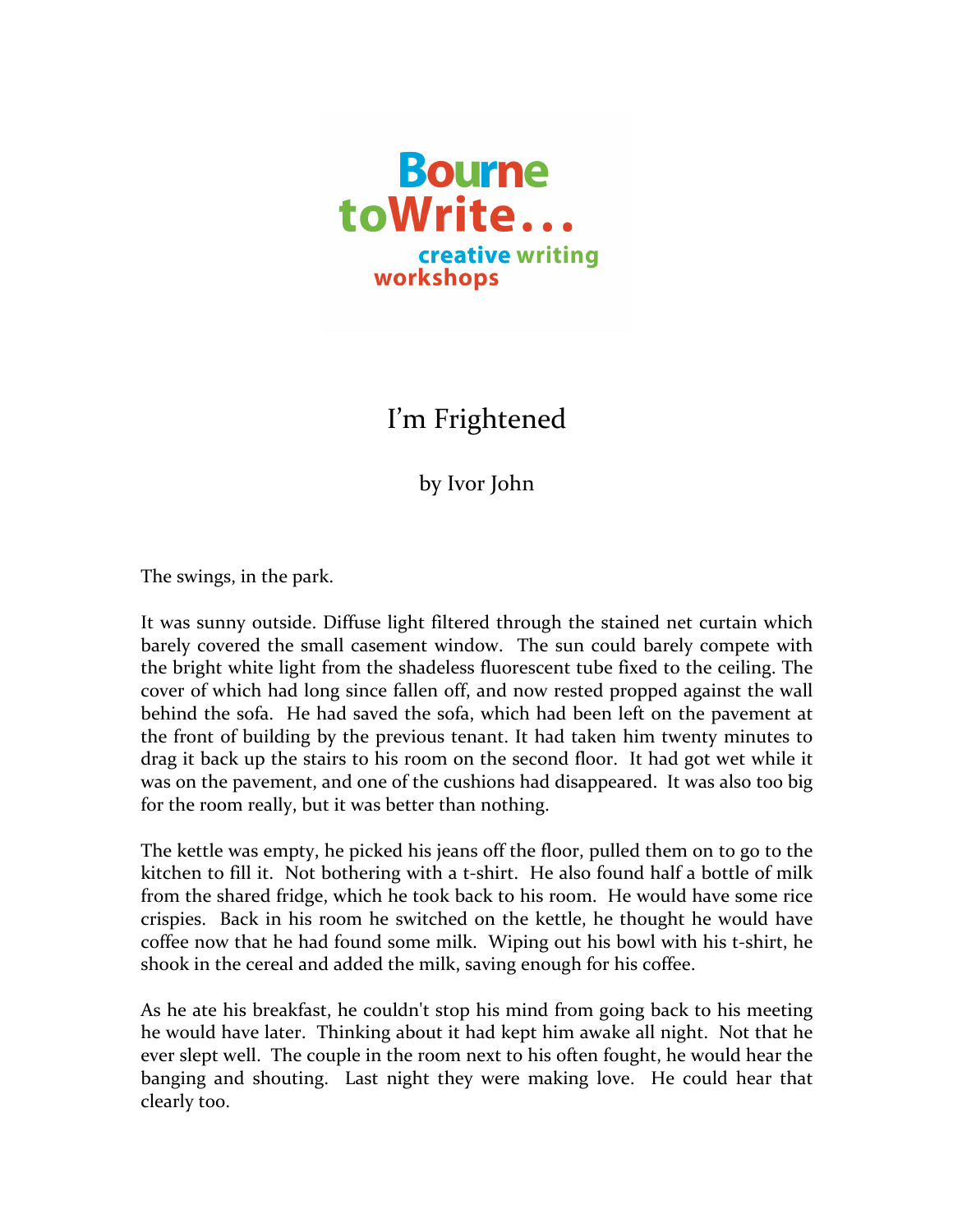Pulling open the drawer, he looked at the small amber plastic pill bottle. He unscrewed the top and tipped the contents into his hand as he had done so many times. The label on the bottle was Mirtazapine 45mg - One Daily. Little round pink tablets. Sure there were some of those in there. Also white tablets and capsules. Each time he had the opportunity, he would add to the collection. There was an old lady in a room downstairs. A few days ago, her window had been jammed and he had offered to try and open it. He saw her medication on a little table by the window. He took a half empty foil of diazepam and four Oxycontin 40mg from the little white plastic tub. He new Oxycontin was a strong, it was a good find to add to his stash.

It was comforting that he had them. There in his room. Available for him to take, anytime. He understood that most people would find his collection of drugs, lethal, at least he hoped so, comforting. But, he could only describe it as like having a parachute, a way out he could use if he wanted to use it. He knew it wouldn't be a choice. To take them. To end his life. He didn't know if he would be able to choose to do that. It was more that it would seem inevitable. He would know when it was inevitable, but it was reassuring he had his collection. His way out. He felt the bottle, loosening and tightening the screw cap, almost absent mindedly. Taking one of the Mirtazpine tablets he dropped it on his tongue and then washed it down with his coffee. He had finished his cereal and so put the bowl and his mug in the grey plastic washing up bowl on the table.

His mind went back again to his meeting later. Often she would phone him, but she hadn't done so far. He wondered if she had forgotten. He was unsure how he felt about that. He wanted to see her, but was anxious about it as well. He had some credit on his phone. He thought about calling her himself. He turned the phone in his hand, rotating it between his fingers as he tried to decide what to do. Quite suddenly he decided to call her.

She responded very quickly, her phone barely rang.

"Hi," she said with an incongruous cheerfulness.

"Are you on your way? I am nearly at the park, I am going to sit on the swings, you know, where we said. How long will you be? Don't forget to bring them. I think we may need them today, I think it may be right."

He replied, "Hi, yeah I was just about to leave now. I managed to get a couple more things, some Oxycontin and Diazepam."

"Diazepam is great." she said "it will make it so much easier. How long will you be?"